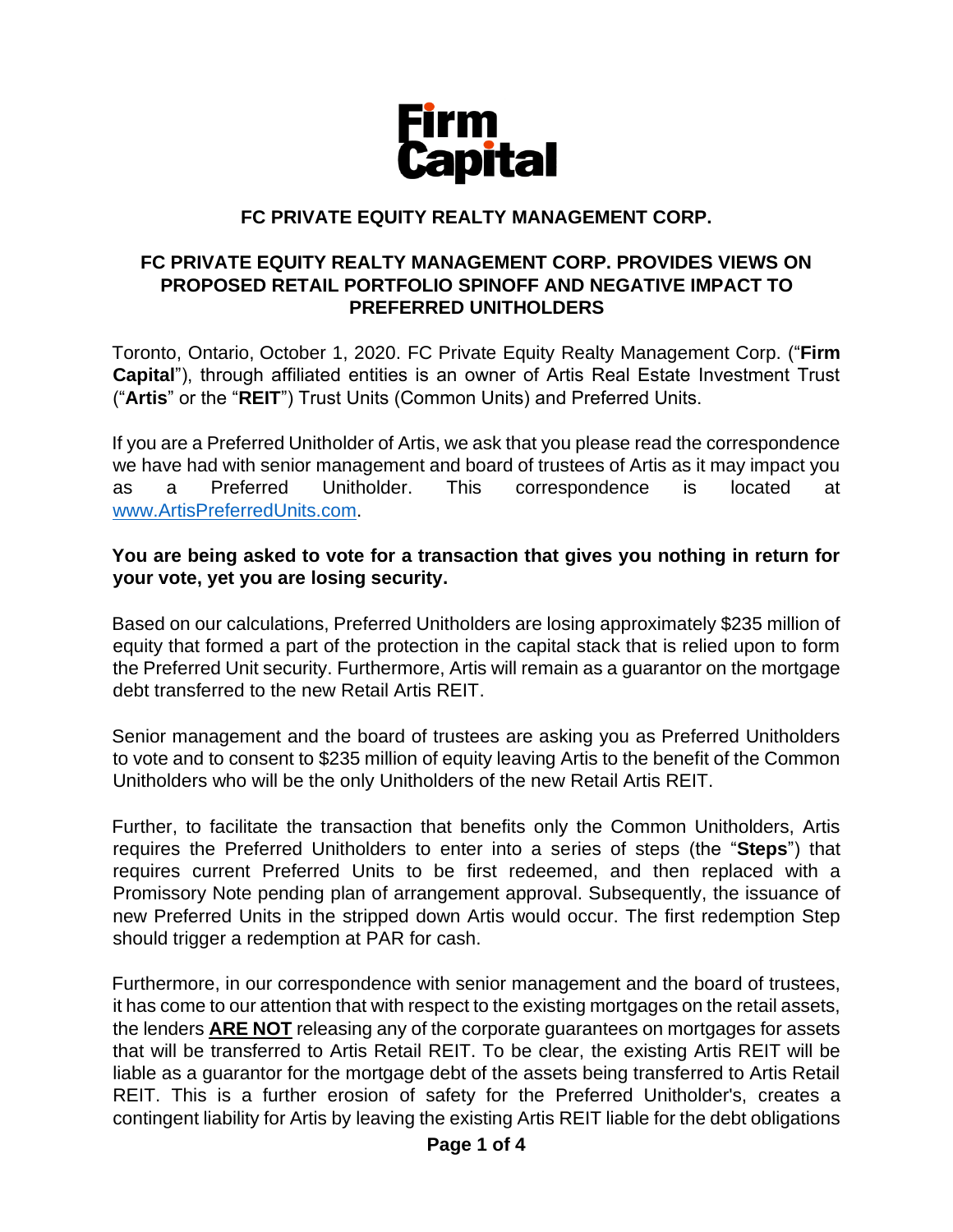for Artis Retail REIT, which will create a level of increased risk for Artis REIT, and possible stock overhang, with the outstanding hanging guarantees, which will also negative impact Common Unitholders.

#### **Preferred Unitholders should be redeemed at \$25.00 Per Unit and NOT receive a promissory note, NOT be subject to the loss of security and NOT remain in an entity that is guaranteeing mortgage debt for an unrelated entity.**

We are of the view that: (i) with the elimination of \$235 million of equity; (ii) the Steps required to complete this transaction; and (iii) the increased risk from the mortgage guarantees as outlined above, warrants the Preferred Units to be redeemed at PAR or the \$25.00 per unit cash redemption price. Preferred Unitholders should not have to accept a promissory note, even for a moment in time.

# **IN OUR VIEW, THE NEXT STEPS ARE AS FOLLOWS:**

On September 21, 2020 we wrote to the Board of Trustees suggesting two proposals on how to address this matter. Our first proposal requested the following:

- 1. An independent committee be established of the Preferred Unitholders to review this transaction. Specifically, we have asked for an independent five (5) person Preferred Committee on behalf of the Preferred Unitholders. The Preferred Committee would be comprised of the Chair of the Board of Artis and one other independent board member selected by the Board, plus three (3) Preferred Unitholders, and;
- 2. The committee retain independent legal counsel to provide an opinion and obtain an independent fairness opinion on the transaction with respect to how this benefits Preferred Unitholders. The findings would form part of the circular recommendation.

The board rejected our proposal.

The Board of Trustees have a fiduciary duty to make a recommendation to Preferred Unitholders on the transaction as it relates to the interest of the Preferred Unitholders, and not having any regard for the Common Unitholders. To do so is impossible as it puts the Trustees in a conflict position for the two different stakeholders. That is why our proposed next step is viable, as it creates independence for the Preferred Unitholders.

# **THE BOARD IS FACED WITH CONFLICTING UNITHOLDER INTEREST**

In order for the Board of Trustees to make such a recommendation, as stated, they should retain separate and distinct legal counsel and advisors for the Preferred Unitholders, otherwise there is an inherent conflict of interest.

In light of the fact that the Preferred Unitholders are being asked to vote on a transaction that has: (i) nothing being provided to them in the form of consideration; (ii) losing approximately \$235 million in the form of eroded equity; (iii) seeing a restructured Artis REIT having no retail real estate that produced income to protect Preferred Unitholders distributions; and (iv) the increased risk from the mortgage guarantees as outlined above, we cannot see how the Board of Trustees can recommend this transaction as being in the best interests of Preferred Unitholders.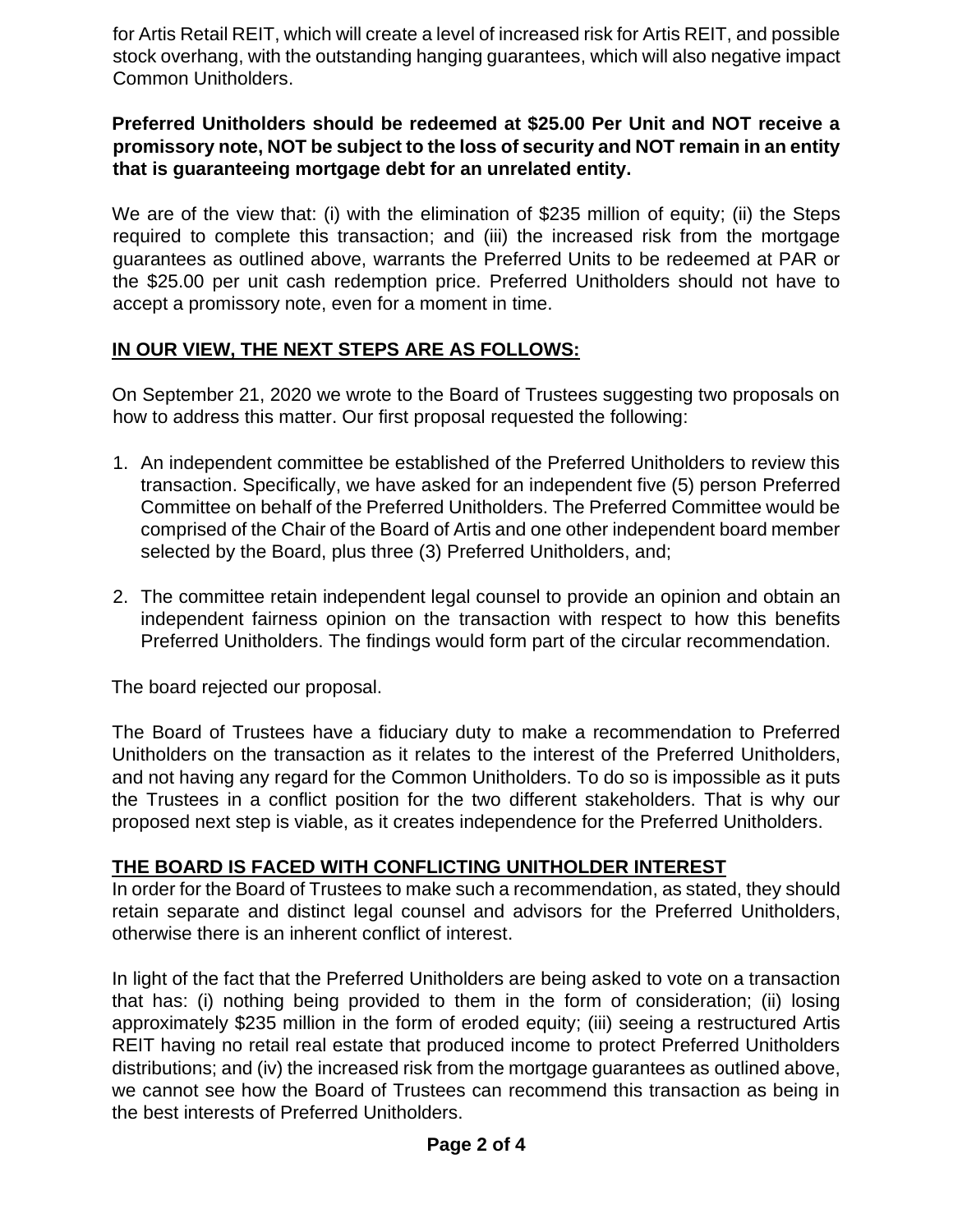Independent legal counsel is required for the Preferred Unitholders, as it is apparent that Artis REIT legal counsel is conflicted in providing an overall opinion that impacts different stakeholders such as Common Equity holders; Preferred Equity holders, Management and the Board of Trustees.

**The Management Information Circular should not be issued until the preferred stakeholders have had proper, independent representation and an independent fairness opinion on the impact to Preferred Unitholders advice.**

You can access all our correspondence at [www.ArtisPreferredUnits.com.](http://www.artispreferredunits.com/)

We encourage preferred unitholders to reach out to us at [spoklar@firmcapital.com](mailto:spoklar@firmcapital.com) as well as the transfer agent as we are attempting to formulate a committee of Preferred Unitholders to review this transaction in further detail and come to an effective resolution.

### **COMMON UNITHOLDERS:**

Notwithstanding our position as a Preferred Unitholder in Artis REIT, we as a Common Equity holder oppose the splitting up of the REIT and are of the opinion Common Unitholder's should vote against the plan for the following reasons:

- 1. The creation of a small capitalization 100% Western Canada Retail REIT will not trade properly in the markets and will become its own problem for Unitholder's as the Unit price will plummet once listed. Artis REIT has clearly stated the reason for this transaction is that the retail assets, being in Western Canada are a valuation issue to Artis, so management feels the answer is to toss those assets into a stand alone REIT to "house" the bad assets, which in our opinion is completely illogical;
- 2. The existing Artis REIT is remaining as a guarantor on the mortgages for the properties being assumed by Artis Retail REIT, leaving the existing common equity holders in Artis REIT at risk for that overhanging guarantee liability; and
- 3. Artis REIT should continue on its path of selling off all the retail properties one by one, reducing debt and redeeming preferred units and common units. This approach of leaving all the assets in one entity creates a prudent margin of safety for all equity holders.

# **ADDITIONAL INFORMATION**

The information contained in this news release does not and is not meant to constitute a solicitation of a proxy within the meaning of applicable securities laws. In connection with the Meeting, Firm Capital may file a dissident information circular in due course in compliance with applicable corporate and securities laws.

Notwithstanding the foregoing, Firm Capital is voluntarily providing the disclosure required under section 9.2(4) of National Instrument 51-102 – Continuous Disclosure Obligations in accordance with securities laws applicable to public broadcast solicitations.

This news release and any solicitation made by Firm Capital in advance of the Meeting is, or will be, as applicable, made by Firm Capital, and not by or on behalf of the management of Artis REIT. All costs incurred for any solicitation will be borne by Firm